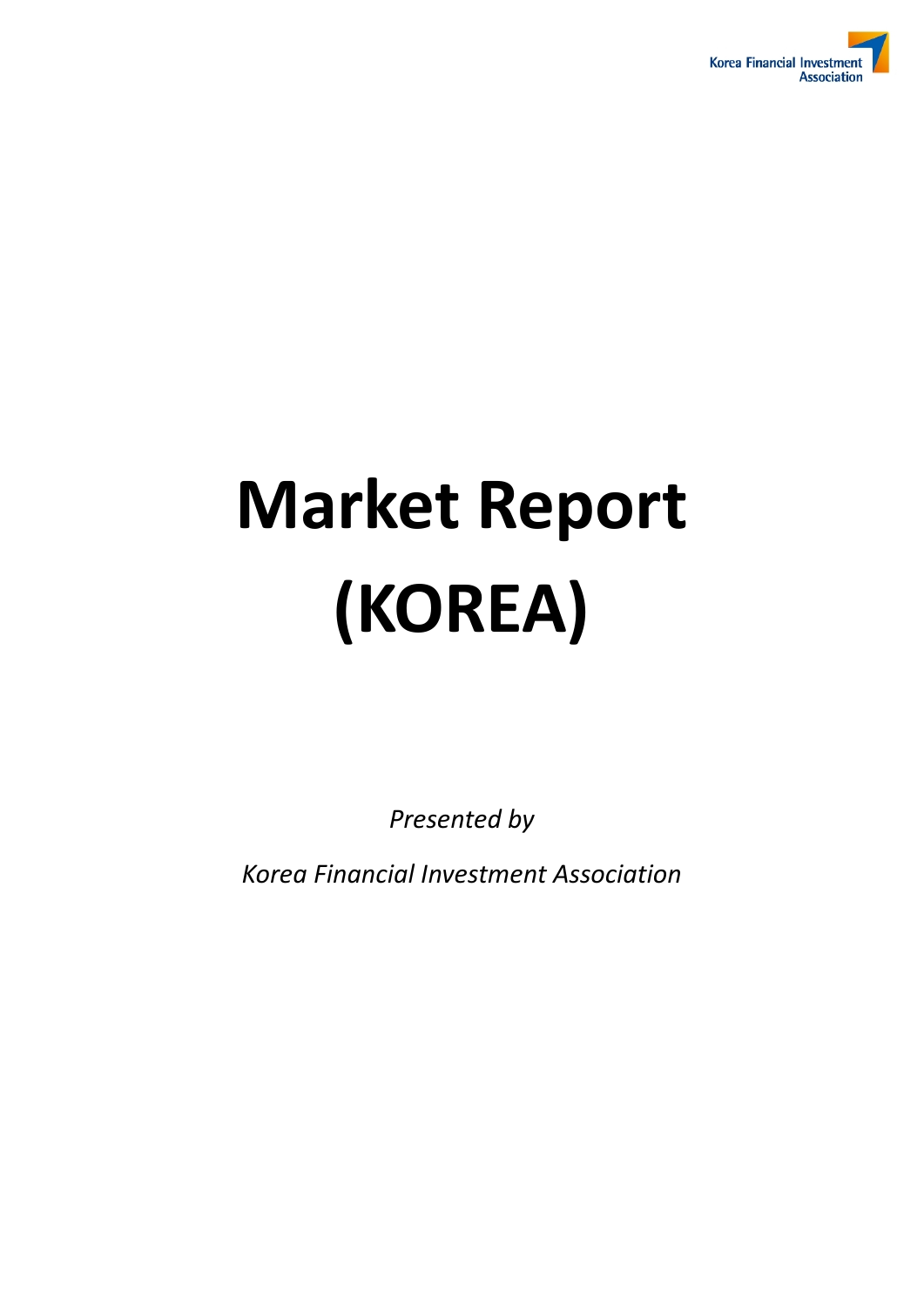

# **Macro-Economic Overview 2018-2019**

Korea's per capita gross national income (GNI) registered USD 33,434 in 2018, up by 5.4% from the USD 31,734 posted a year ago. Real GDP grew 2.7% last year.

Statistics on annual real gross domestic product (GDP) growth by industry showed that the service industry posted significant growth, whereas the construction industry displayed contracted growth. The growth rate of the construction industry marked -4.0%, while the service industry saw GDP advance 3.2% in 2018. Weakened growth of the wholesale, retail, transportation industries had offset the stronger growth of the service industry, including the financial and insurance sectors. Persistently unfavorable weather conditions took a toll on the GDP of the agriculture and fishing industries, increasing only slightly by 1.5% compared to a year ago.

The Korean economy has been maintaining moderate growth year to date with continued improvements in the service sector despite a sluggish construction industry. Private consumption in 2018 remained at the same level as in 2017. As for construction investment, the growth rate is showing a constant decrease, which resulted in a negative growth in 2018. Meanwhile, facilities investment in 2018 has also suffered negative growth, after recording a significant growth rate in 2017. In overall, the domestic demand with a steady consumption significantly offset the slowdown in investment growth.

The unemployment rate in 2018 remained flat year-on-year at 3.8%. However, the unemployment rate has been slightly increasing in 2019 with a lower rate registered by major sectors with high employment creation effects such as manufacturing and consumptionrelated services. The consumer price index (CPI) has increased in the mid to high 1% range, which results from higher oil prices. Consequently, the core inflation rate has been showing slightly decelerated growth.

In 2019, the Korean economy is expected to continue to undergo through low economic growth. External uncertainties arising from the global trade conflict and export recession of major industries such as semiconductor can be an obstacle to the economic recovery. If the current situation deteriorates, it is possible that the expectation of the market and private sector worsen. However, an aggressive boost measures in needed economic sectors to prevent the risk of deflation and a long-term recession.

| Table 1. Macroeconomic indices<br>(YoY, %) |      |      |      |        |  |  |
|--------------------------------------------|------|------|------|--------|--|--|
|                                            | 2015 | 2016 | 2017 | 2018   |  |  |
| <b>Real GDP Growth Rate</b>                | 2.8  | 2.9  | 3.2  | 2.7    |  |  |
| <b>Private Consumption</b>                 | 2.2  | 2.6  | 2.8  | 2.8    |  |  |
| <b>Facilities Investment</b>               | 5.1  | 2.6  | 16.5 | $-2.4$ |  |  |
| <b>Construction Investment</b>             | 6.9  | 10.0 | 7.3  | $-4.3$ |  |  |
| <b>CPI</b> inflation                       | 0.7  | 1.0  | 1.9  | 1.5    |  |  |
| <b>Core Inflation</b>                      | 2.4  | 1.9  | 1.5  | 1.2    |  |  |
| <b>Unemployment rate</b>                   | 3.6  | 3.7  | 3.7  | 3.8    |  |  |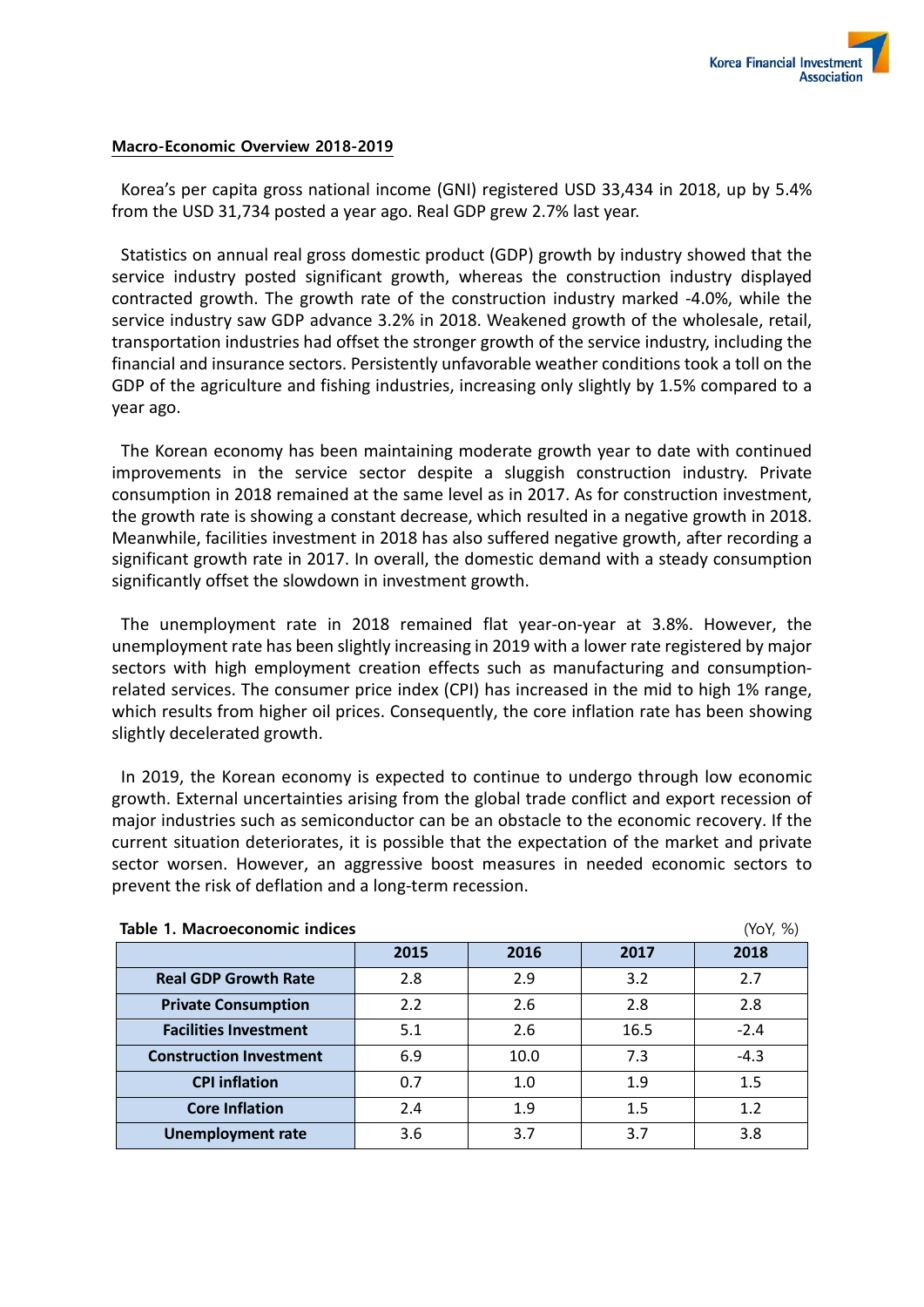# **Capital Market Overview 2018**

Korea's stock market capitalization was KRW 1,572tn at the end of 2018, -16.8% lower than the previous year. The outstanding balance of bond issues registered KRW 1,906tn, up by 4.2% year-onyear. The stock market capitalization to GDP ratio is retreated 19.9%pts to 102.9%, while the bond market capitalization to GDP ratio recorded 100.6%, slightly advanced from a year earlier.

Put into a global context, Korea's stock market capitalization to GDP ratio is still lower than those of advanced economies.

# **Household Asset Composition**

Non-financial assets including real estate accounted for 62.4% of household assets in 2017, still higher than the share of financial assets, which stood at 37.6%. However, it should be noted that the share of financial assets continues to be on the rise.

Although cash and deposits maintained the largest share of 43.6% among financial assets, their percentage is on a downtrend. Financial investment instruments such as equities, bonds and investment funds assumed 24.2%, a 0.4%pts decrease yearon-year.



# Source : Economic Statistics System (ECOS), BOK

### FreeSIS, Korea Financial Investment Association (KOFIA)

|  |  | Table 2. Share of Non-Financial & Financial Assets |  |  |
|--|--|----------------------------------------------------|--|--|
|  |  |                                                    |  |  |

| Category   2011   2012   2013   2014   2015   2016   2017 |                                                  |  |  |  |
|-----------------------------------------------------------|--------------------------------------------------|--|--|--|
| Non-<br>financial<br>assets                               | $66.7$ $65.7$ $64.8$ $64.1$ $63.0$ $62.8$ $62.4$ |  |  |  |
| Financial<br>assets                                       | 33.3 34.3 35.2 35.9 37.0 37.2 37.6               |  |  |  |

Source: ECOS, BOK

## **Graph 2. Breakdown of Household Financial Assets**

# **Graph 1. Size of the Capital Market in Korea**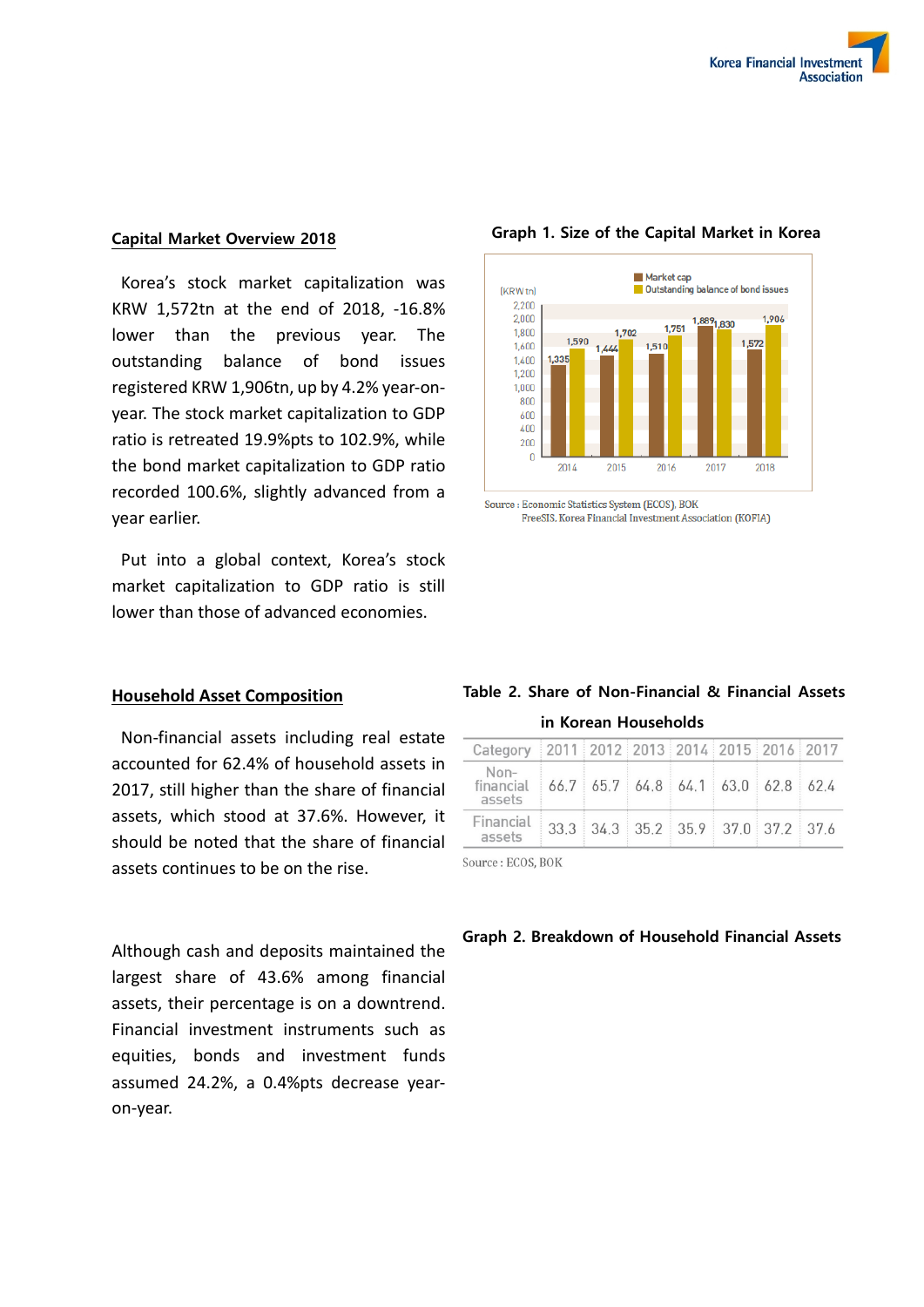



Source: ECOS, BOK

# **Equity Market**

At the end of 2018, the KOSPI index decreased 17.3% year-on-year to 2,041.04pt, with a turnover increasing by KRW 304tn to record KRW 1,598tn. As for the KOSDAQ, the index declined 15.4% year-on year to 675.65pt as of the end of 2018, with a turnover of the KOSDAQ market increasing 34.2% to KRW 1,202tn.

In 2018 the KOSPI index was the highest on January29, but decreased afterwards due to factors including US-China trade disputes and increase in US interest rates. Supported mainly the government's policy to promote KOSDAQ market the KOSDAQ index also reached the peak on January 29 for the year, but it too decreased afterwards.



## **Graph 2. Stock Market Trend**

Graph 2-1. Stock Market Trend

Source: KRX

As for the securities market, the number of listed companies increased by 14 year-on-year to 788 as of the end of 2018 with a market capitalization of KRW 1,344tn, 16.3% decrease from the previous year. As of the end of 2018, the number of listed companies on the KOSDAQ market increased by 55 year-on year to 1,318, with a market capitalization decreasing 19.4% to KRW 225tn.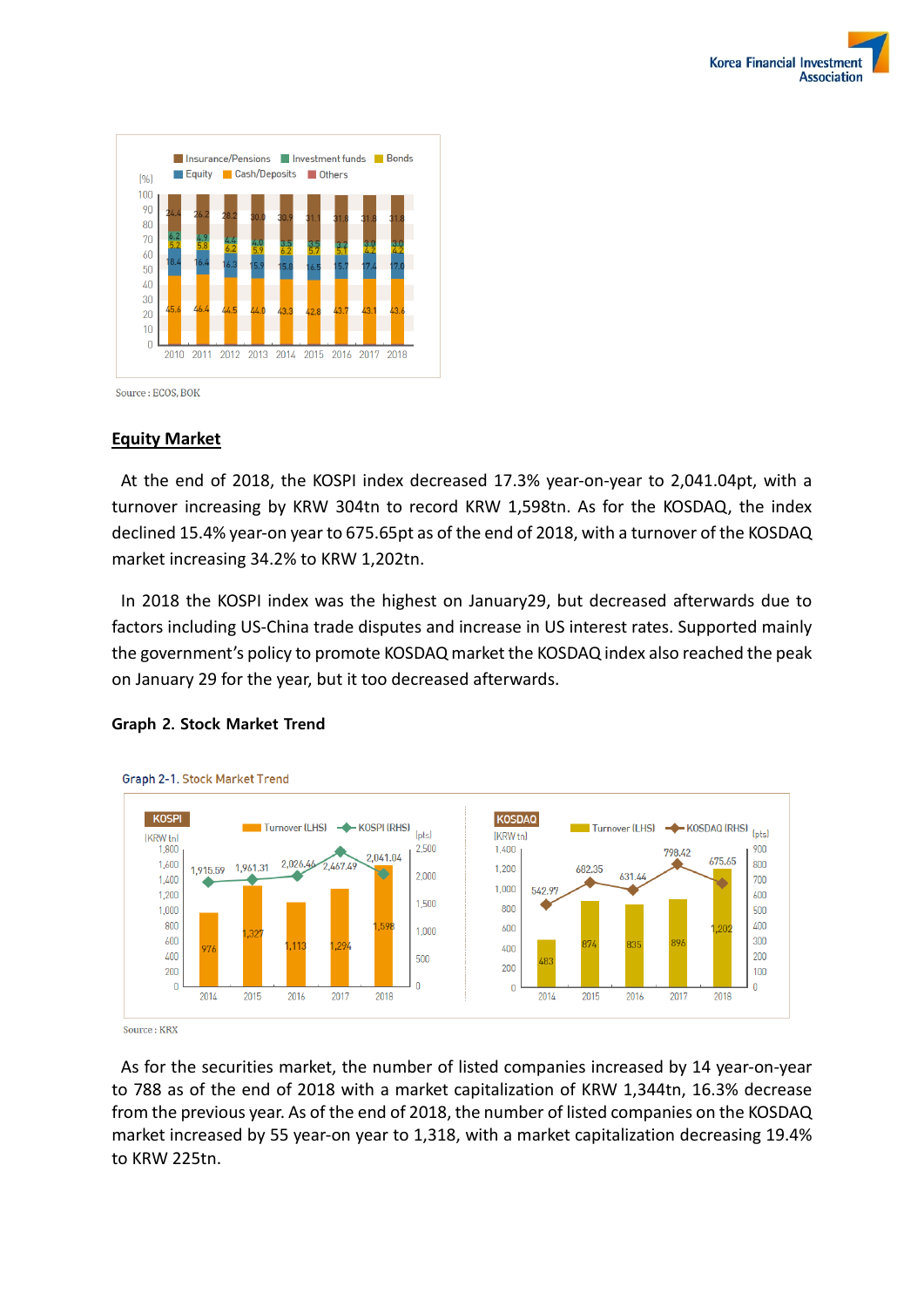

# **Graph 3. Listed Companies and Market Capitalization**

In the Korean stock market, individual investors contribute the most to turnover, followed by foreign investors and institutional investors.

Looking at the market by investor type, individual investors accounted for 51.0% of the total turnover in the KOSPI market in 2018, while foreigners took up 27.1%. Institutional investors including investment trusts and pension funds accounted for 20.7%. The share of foreign investors has been maintained at around 30% since 2014 and it decreased 3.8% year-on-year in 2018. However, the percentage of individual investors picked up by 4.3% year-on-year.

Unlike the KOSPI market, the KOSDAQ market is still dominated by individual investors, who comprised 84.3% of the total turnover. The proportion of foreign investors moved up by 2%pts to 9.3% compared to the previous year.

There were a total of 55 securities firms in Korea at the end of 2018, same as the previous year. The number of securities firms peaked in 2013 at 62, but then dropped by nine over the next three years from 2014 to 2016. This was due to corporate restructuring and re-organization at securities companies following a

# **Graph 4. Stock Market Breakdown by Investor Type**

prolonged market recession. In the following year 2017, however, two new players began operations. Total equity capital, which displays the size of a securities company, remained on an upward track. At end-2018, the equity capital of securities companies totalled KRW 55.7tn, increasing the average equity capital per securities firm to KRW 1.01tn. This is a result of securities firms growing their size through measures including capital increases, backed by the government's policy to foster mega investment banks.

**Graph 5. No. of Securities Companies and Equity Capital**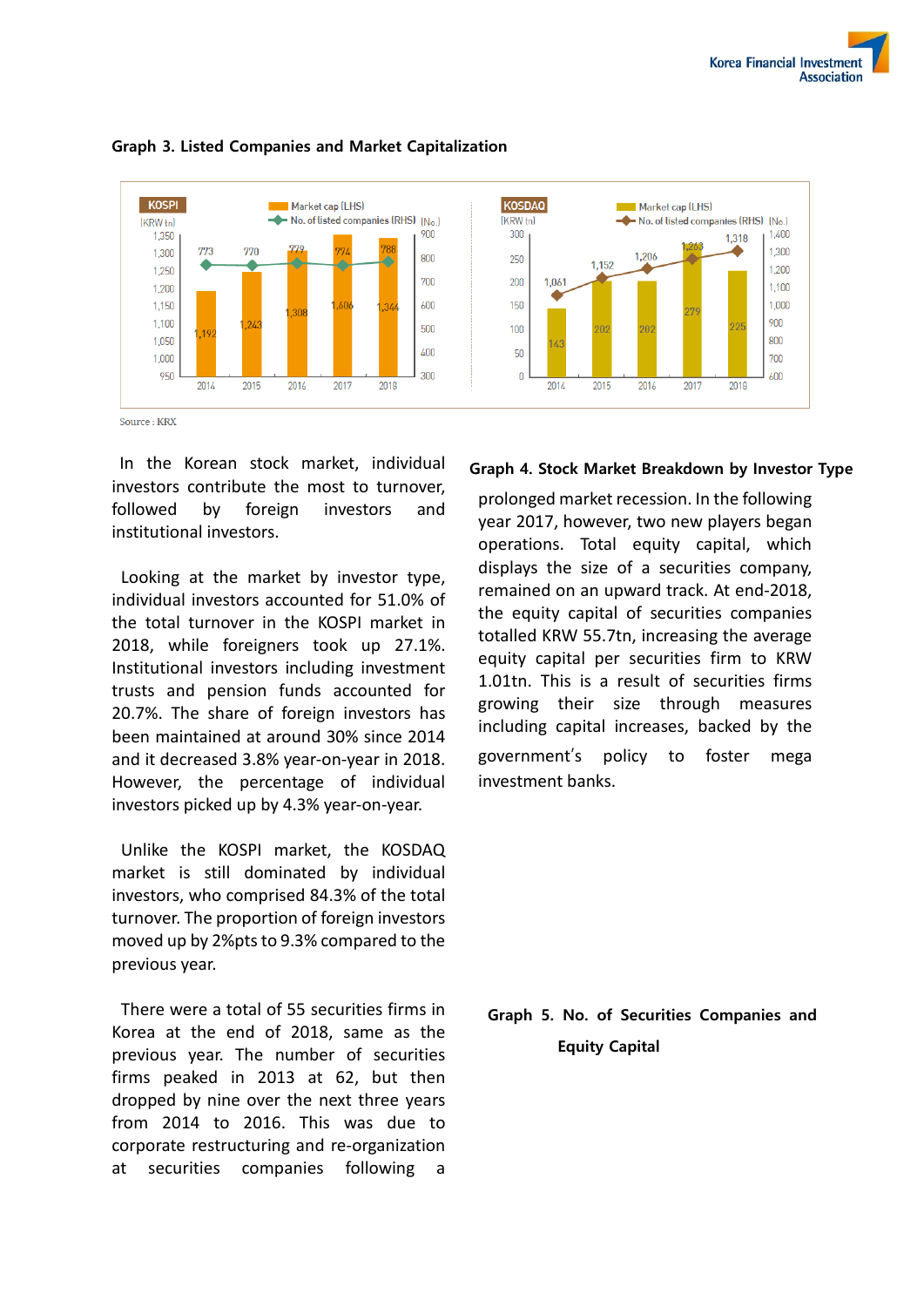



Source: Monthly Financial Statistics Bulletin, FSS

# **Bond Market**

The Korean bond market witnessed an overall increase of trading volume in 2018, as market rates significantly dropped due to factors such as the US Fed raising interest rate by 100bp, which had been going up by 25bp quarterly to reach the target range of 2.25~2.50% from 1.25~1.50%; the Monetary Policy Committee at the Bank of Korea (BOK) raising the key interest rate from 1.50% to 1.75% on November 30; continued US-China trade disputes; and emerging markets jitters, although the year-on-year volume of both OTC and exchange trading declined in 2017. Bond trading volume increased 3.0% year-onyear to KRW 7,144.1tn in 2018.

#### $[K$  RW to Exchange OTC  $9.000$  $8.000$  $7.000$  $200$  $6,000$  $762$  $23811$ 2430 5,000  $4000$  $3.000$  $230$ .686  $4.513$  $1.763.$  $2,000$ 1,000  $\mathbf{f}$ 2015 2016 2017 2018

Compared to the exchange trading, the proportion of OTC trading remains at around 70% (90.5% in 2010; 66.7% in 2018) in bond trading volume. An analysis of trading volume by bond type shows that the proportion taken up by accounting for a lion's share of approximately 50% in in the secondary bond market.

Improvements in government policies to **Graph 7. Annual OTC Trading Volume by Bond Type**

# **Graph 6. Annual OTC and Exchange Trading Volume**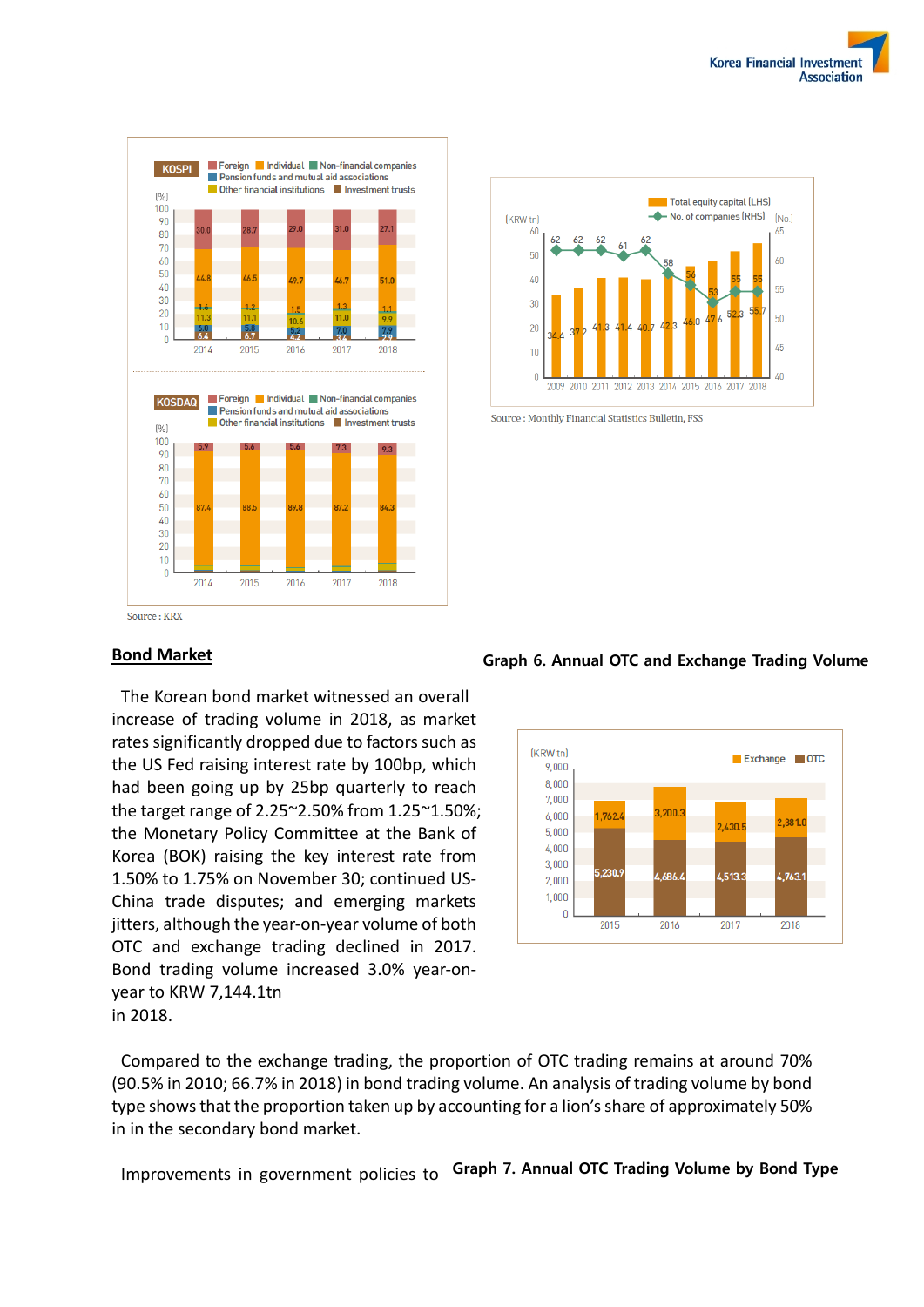

nurture the KTB market, including the introduction of fungible issues in May 2000 and the increase of KTB issuance, mainly drove this growth. With government and public bonds having come to represent a bigger slice of the pie, the share of corporate bonds, including ABSs, has comparatively diminished. Corporate bonds assumed 14.7% of total trading volume back in 2000. However, the share declined since 2004 to approximately 4.5% at the end of 2018.



Another special aspect of the Korean bond market that can be found after breaking it down by bond type is that the exchange market is more concentrated on KTBs, compared to the OTC market. Other bonds excluding KTBs comprise less than 1% of the exchange market.

This is mostly due to the exchange trading of on-the-run KTBs required for primary dealers by the government (This policy was repealed in July 2008). Simply put, institutional investors-the major participants in the Korean bond market-are rarely trading on the exchange market to the exclusion of KTBs. Instead, the majority of their bond trading including Monetary Stabilization Bonds(MSBs), special bonds, financial bonds and corporate bonds take place on the OTC market.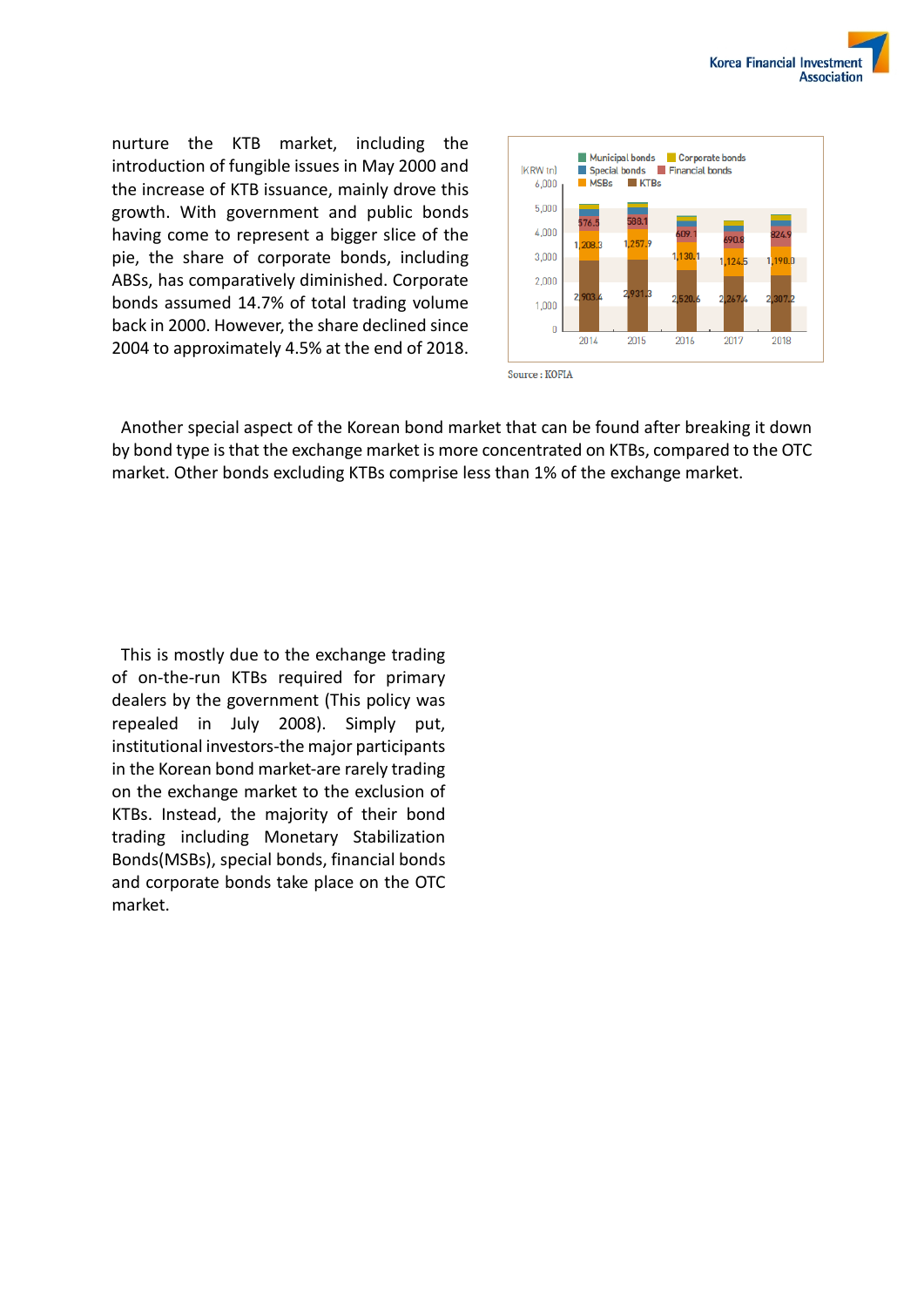

# **Graph 8. Annual Exchange Trading Volume by**

**Derivatives Market**

Starting from the listing of KOSPI 200 futures in May 1996, the KRX has steadily grown as a world-class derivatives market in size by introducing various products from KOSPI 200 options (listed in July 1997)- the flagship exchange-traded derivatives on the KRX-, to the most recently introduced KRX 300 futures (listed in March 2018). In addition, the KRX has strengthened risk control for blue chip stocks and provided further investment opportunities by additionally listing equity futures and options.

The turnover of the OTC derivatives market has been on a steady uptrend since 2014, increasing 7.9% year-on-year to KRW 16,304tn in 2018. Derivatives-linked securities (DLS) that were first introduced in

# **Graph 9. Annual Turnover of Exchange-Traded Derivatives**

2003 saw issuance volume soar by 30 times from KRW 3.5tn to KRW 101tn in just over ten years, earning them recognition as attractive mid-risk and mid-return products in the low–growth and low-interest-rate environment.

The total trading volume of exchangetraded derivatives was approximately 1,486.2mn contracts in 2018, a 38.6% gain year-on-year, but a 64.1% slip from the roughly 3,928.0mn contracts recorded in 2011. The trading volume of KOSPI 200 futures and options, the most representative products in the market, also increased by 22.7% year-on-year in 2018, but sharply **Graph 10. Annual Issuance Volume of Structured** 

**Products**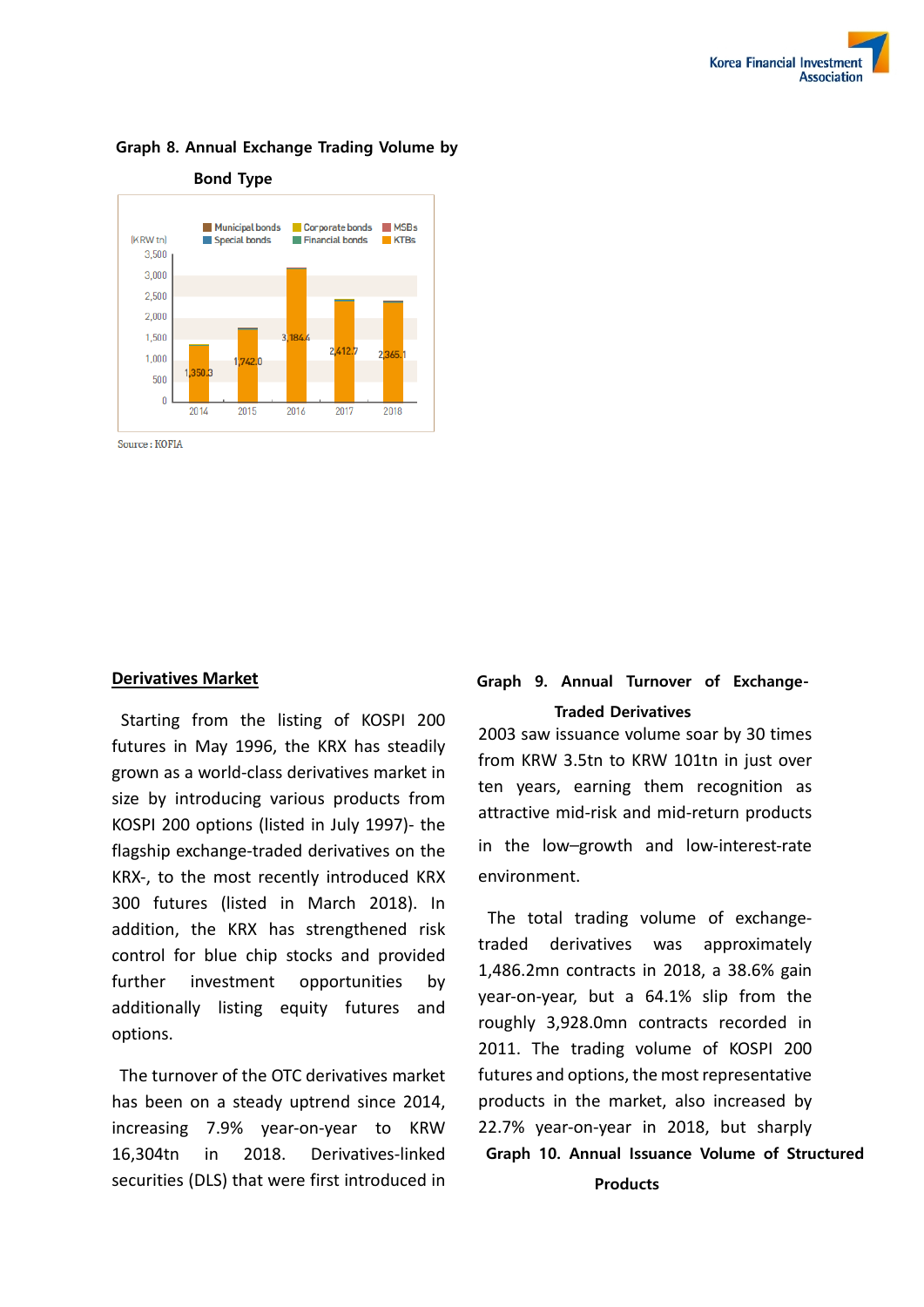# contracted by 80.8% when comparing with 2011.



Source : KRX

# **Graph 11. Annual Turnover of OTC Derivatives**



Source: KRX



Source: KRX

# **Market and Regulatory Issues**

# **2018-2019**

# **1. Financial Authority to ease listing rules for Tech Start-ups & Scale-ups**

The FSC approved amendment proposals by the KRX to ease listing regulations on Kospi and Kosdaq to facilitate IPOs of innovative tech start-ups and scale-ups.

Despite a series of deregulatory measures to facilitate IPOs of innovative start-ups, standards for listing review are still mainly focused on current business and market status, making it difficult for tech start-ups with growth potential to list on KOSDAQ.

Against this backdrop, differential standards for listing review will apply across sectors to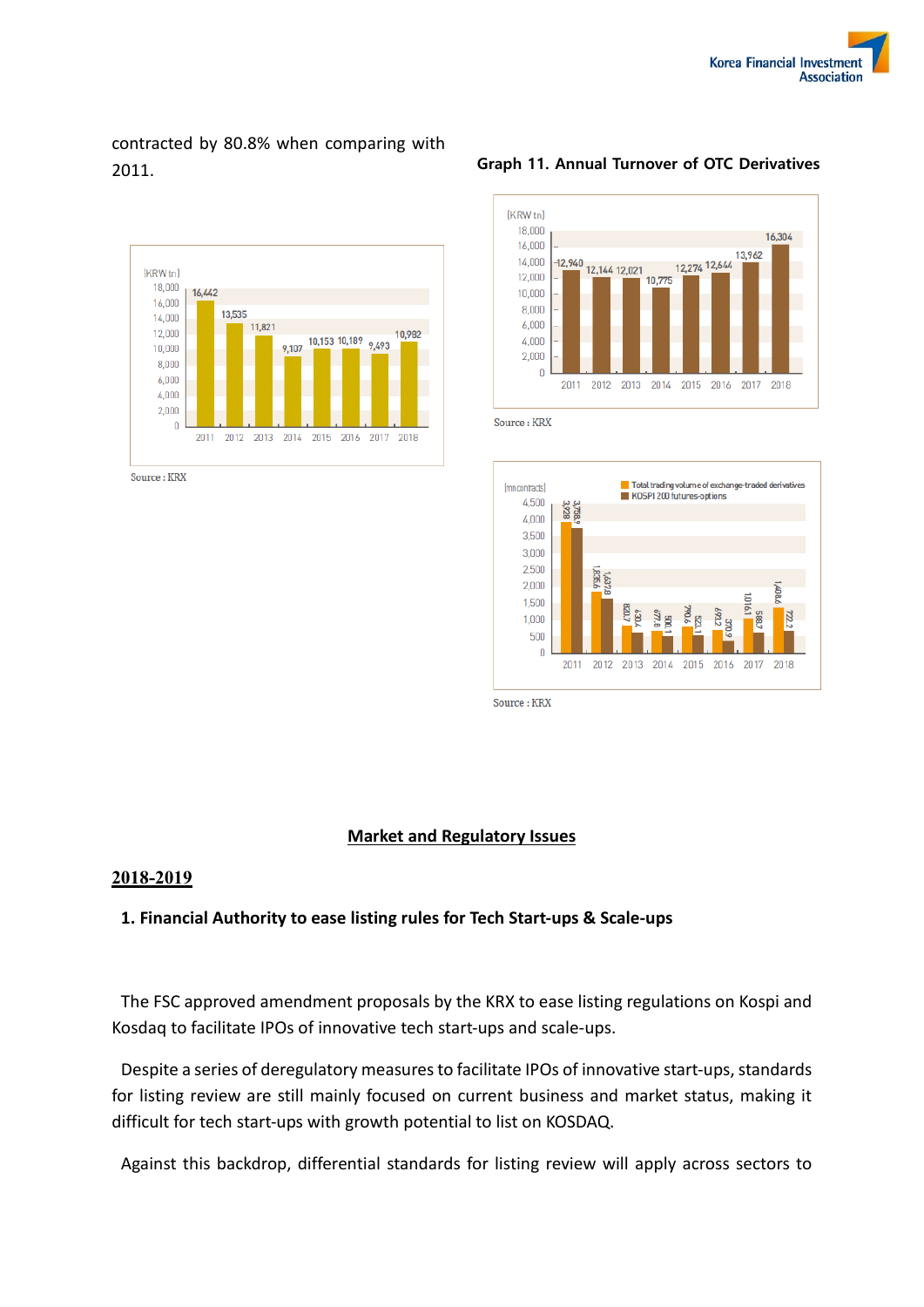better reflect sector-specific conditions, particularly high-tech and bio-tech sectors in the fourth industrial revolution. The focus of listing review will be on innovativeness and potential value of technology.

Currently, bio-tech companies listed on KOSDAQ via a special track for tech companies as administrative issues if such company's total sales are below KRW 3 billion in 5 years after listing. To meet such revenue requirement, biotech companies are often forced to reduce R&D activities, consequently undercutting their growth potential.

According to the amended rule, the revenue requirement will be eased for biotech companies suffering from temporary drop in sales. Even if a biotech company's revenue in the latest business year falls short of KRW3 billion, it will not be designated as issues for administration if its total sales in the recent three years is KRW9 billion or more.

Biotech companies which qualify for certain criteria will be exempted from the revenue requirement: (i) those designated by the Ministry of Health and Welfare as 'innovative pharmaceutical companies' with excellent R&D records; or (ii) those with daily market capitalization of more than KRW 40 million.

The scope of special listing scheme for tech companies, currently limited to domestic SMEs, will be widened to include scale-ups\* and foreign companies.

\* non-SMEs whose average revenue growth is 20% or more for two business years

Given that foreign companies are out of Korea's supervisory reach, separate measures to protect investors will be required:

(i) External Audit Act will be applicable to ensure accounting transparency

(ii) foreign companies incorporated in "qualified" markets –e.g. NYSE, Nasdaq, Euronext, Tokyo, London, Germany, Hong Kong, Singapore, Australia, Canada

(iii) technology evaluation with AA or higher grades received from more than two evaluation agencies

(iv) IPO sponsors will be restricted to those with record of sponsoring IPOs of foreign companies or insolvent companies. They will be required to acquire KRW 5 billion of shares, up from KRW 2.5 billion, in companies they sponsor.

# **2. Reform of interest rate benchmark**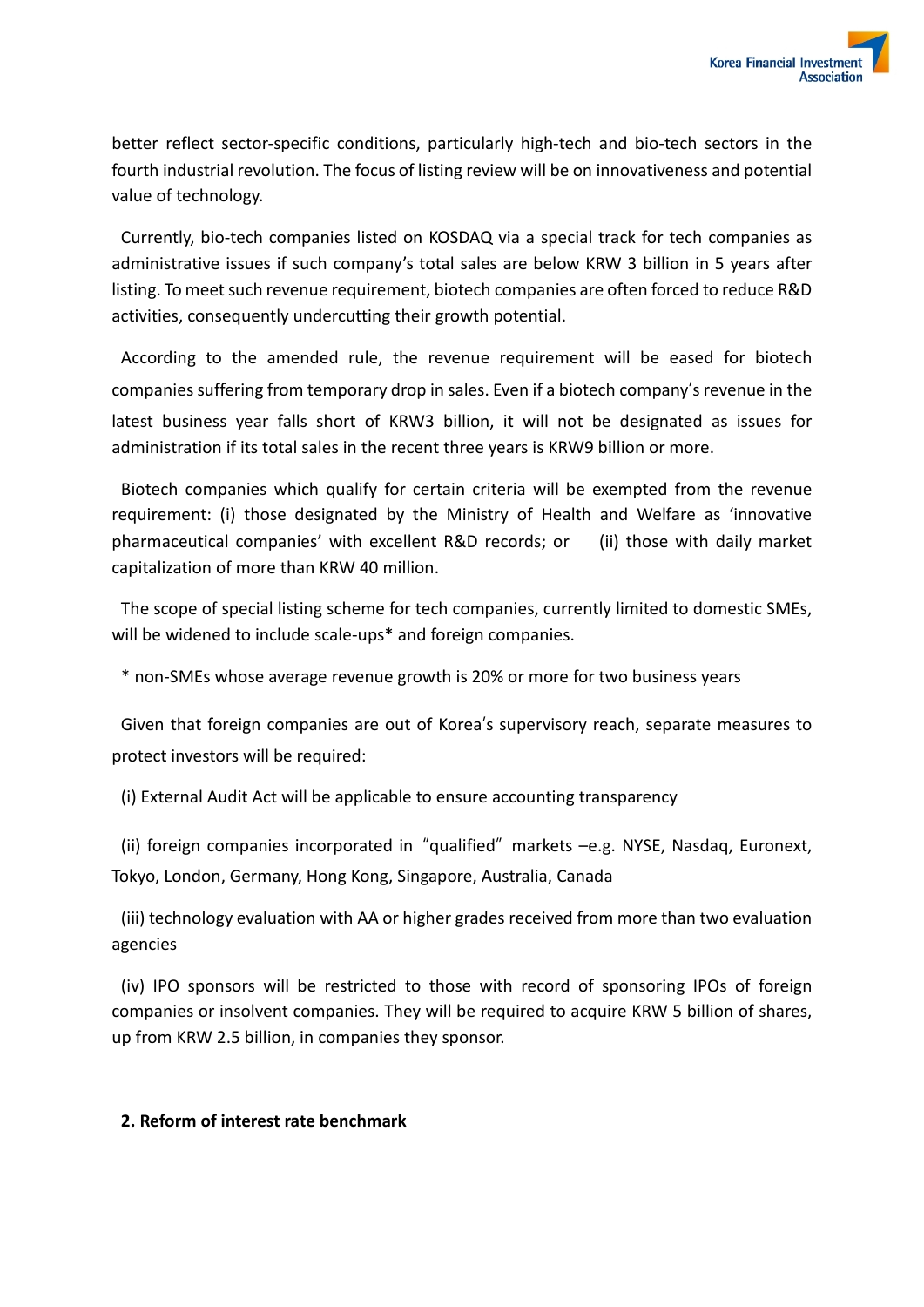

The FSC and the Bank of Korea (BOK) jointly launched a taskforce to develop a new benchmark interest rate, which aims to replace the current benchmark interest rate of certificate of deposits (CDs) by 2021. Co-chaired by FSC Vice Chairman and BOK Vice Governor, the taskforce is composed of officials from the Ministry of Economy and Finance, the Financial Supervisory Service, market participants and research institutions.

The rate-rigging scandal of the London Interbank Offered Rate (LIBOR) in 2012 prompted global reform efforts to improve the representativeness and credibility of benchmark interest rates. In preparation for the expiration of LIBOR in 2022, the US, the UK, the EU, Japan and Switzerland are replacing it with new benchmarks such as "risk-free" overnight rates. Other countries including Australia, Canada, Hong Kong and Singapore, whose currencies are not used to calculate LIBOR, are also developing alternatives to enhance the representativeness and transparency of benchmark interest rates and their consistency with international standards. In line with the global move, Korea will also develop a new benchmark interest rate as an alternative to the CD rates, currently being widely used as a benchmark interest rate in Korea's financial markets.

However, the CD rates have fundamental limitations in serving as a benchmark interest rate: (i) the issuance of CDs is not sufficient; and (ii) CD rates are based on quotes, not real transactions.

Against this backdrop, the FSC and the BOK jointly launched a taskforce to develop an alternative to the CD rates, which aims to publish a new benchmark interest rate in March 2021. Meanwhile, the taskforce will also come up with measures in the second half of 2019 to boost the issuance of CDs and improve the current method of calculating CD rates.

At a kick-off meeting on June 14, FSC Vice Chairman Sohn Byungdoo called for an active role by market participants including banks, financial investment companies and the KRX in reforming the current benchmark interest rate regime. In particular, Mr. Sohn emphasized it is urgent for Korea to develop a new benchmark interest rate, which is consistent with international standards, amid growing demand for fundamental reforms of benchmark interest rates across the globe.

# **3. Guidelines on Financial Companies' Investment in Fintech Business**

In September 4, the FSC announced Guidelines on Financial Companies' Investment in Fintech business to facilitate financial companies' investment in fintech business.

The guidelines expand the scope of fintech business in which financial companies are